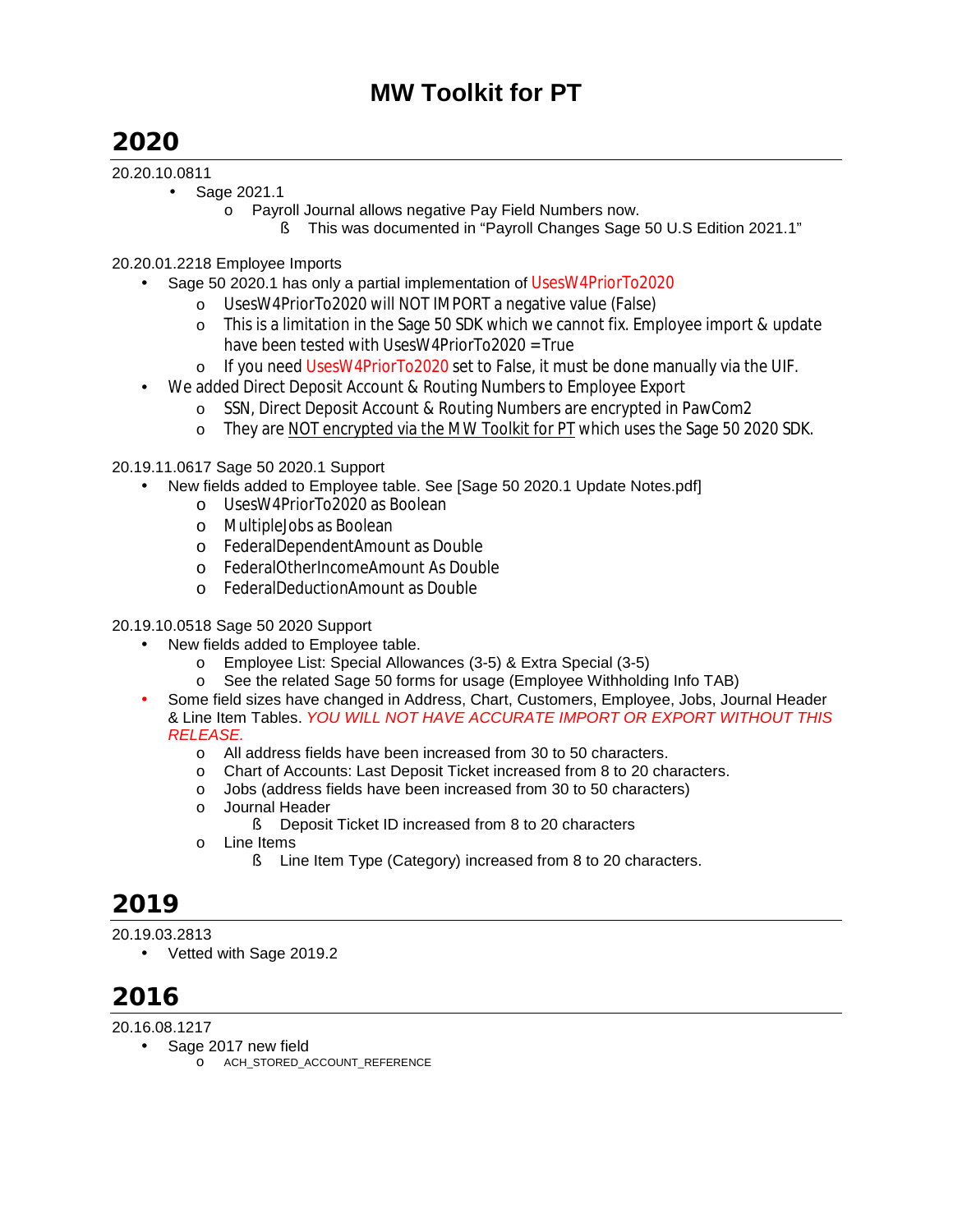# **2015**

## 20.15.07.0820

- Sage 50 2016: 2 new fields in Cash Receipts
	- CCRelatedTrx (integer)
	- CC\_VANReference (string)
	- JournalKey (string)

# **2014**

2.1.3014.30715

• Fixed 2014 version of Payment Journal import & export (Payment Method)

## 20.14.03.2818

• New web registration

# **2013**

2.1.3013.30122

• Rebuilt DLL & retested (MWLibraryForPT.dll & MWDemoLibraryForPT.dll)

## 2.1.3014

- Fixed CompanyIsOpen (TestSecurity & PTApplication)
- Added mwToolkit version handling in Access FE

## 2.1.3014.30228

- Repaired initialization in non-trial edition
- Tested on Xp & W7
- New splash screens (excel & access)

# **Older Versions**

## 2.1.0002

• Corrected an error message number for InventoryItemList.CreateData.

## 2.1.0003

- Added error return for .Delete methods.
- Added .Update and .Delete to Customer class.
- Improved error handling for .CreateData in Customer and Vendor classes.

## 2.1.0004

- Changed trial period from 15 to 30 days.
- Modified .CreateData message.
- Corrected problem importing customer name for CashReceiptJournal class.
- Modified messages for demo version.
- Corrected problem with periods in library, MS Access and MS Excel.

## 2.1.0005

• Corrected problem where JobList.IsInactive was not returning True values.

#### 2.1.0006

• Added DefineFilter for TimeTicketRegister and ExpenseTicketRegister.

## 2.1.0007

Corrected some minor problems, but kit has problem!

## 2.1.0008

• Corrected problem with previous kit.

## 2.1.0009

- Added missing TaxType field to Access Sales Order Journal Rows table.
- Added support for JobList tag "Comment".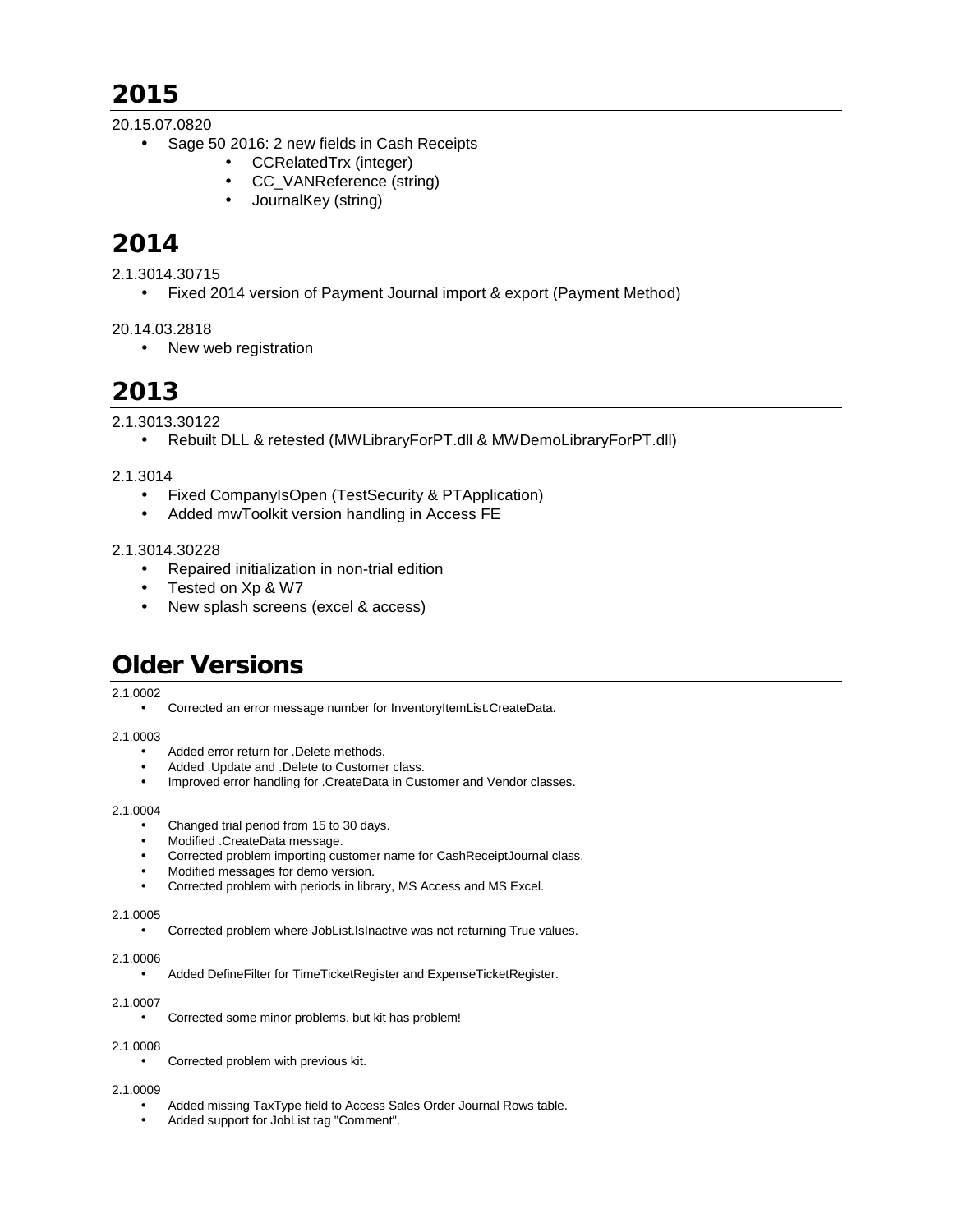#### 2.1.1001

- Updated for support of Peachtree 2009.
- Included DefineFilter examples in MS Access.
- Included Update examples in MS Access.

#### 2.1.1002

- Rewrote error detection to replace message boxes with errors that are raised.
- Added DefineFilter and Update methods to several classes.

#### 2.1.1003

• Minor undocumented changes.

#### 2.1.1004

• Minor undocumented changes.

#### 2.1.1005

• Added LastRaiseDate field to EmployeeList.

#### 2.1.1006

• Added SelectAccount and SelectDate classes.

#### 2.1.1007

• Modified library to deal with bug in Peachtree while writing multiple-line payments.

#### 2.1.2000 (Mar 21, 2009)

- Added support for Peachtree 2010.
- Fixed problem where export of inventory list would generate error in a certain case.

#### 2.1.2001 (Mar 27, 2009)

• Fixed problem with Customer.PaymentDefaultCCNumber on import.

#### 2.1.2005 (August 14, 2009)

• Fixed problem with Assembly journal transactions that had a supervisor.

#### 2.1.2006 (October 20, 2009)

• Fixed problem saving filters for Contacts.

#### 2.1.2007 (not kitted)

• Modified Access example for importing a time ticket.

#### 2.1.3000 (June 8, 2010)

2.1.3001 (June 18, 2010)

• Added Peachtree 2011 support.

# 2.1.3002 (July 1, 2010)

• Fixed problem where Peachtree could not update sales invoices that were inserted.

#### 2.1.3003 (August 4, 2010)

• Added detection of some new tags that sometimes appear with Peachtree 2011 export of Customer and Cash Receipts records.

#### 2.1.3004 (September 28, 2010)

• Replaced registration tool with new registration procedure.

• Fixed installation to work correctly for Windows-7 64-bit systems.

#### **2011**

## 2.1.3005 (April 1, 2011)

• Applied workaround for bug in Peachtree affecting import of sales invoices in some versions.

### 2.1.3006 (June 5, 2011)

• Added updates for PT 2012 and fixed some bugs.

#### 2.1.3007 (August 1, 2011)

• Added workaround for Peachtree bug when reading of Sales Credit Memos.

#### 2.1.3008 (August 7, 2011)

• Removed some extraneous debugging messages.

#### 2.1.3009 (August 19, 2011)

- Correct problem with MWSecurity.
- 2.1.3010 (September 25, 2011)